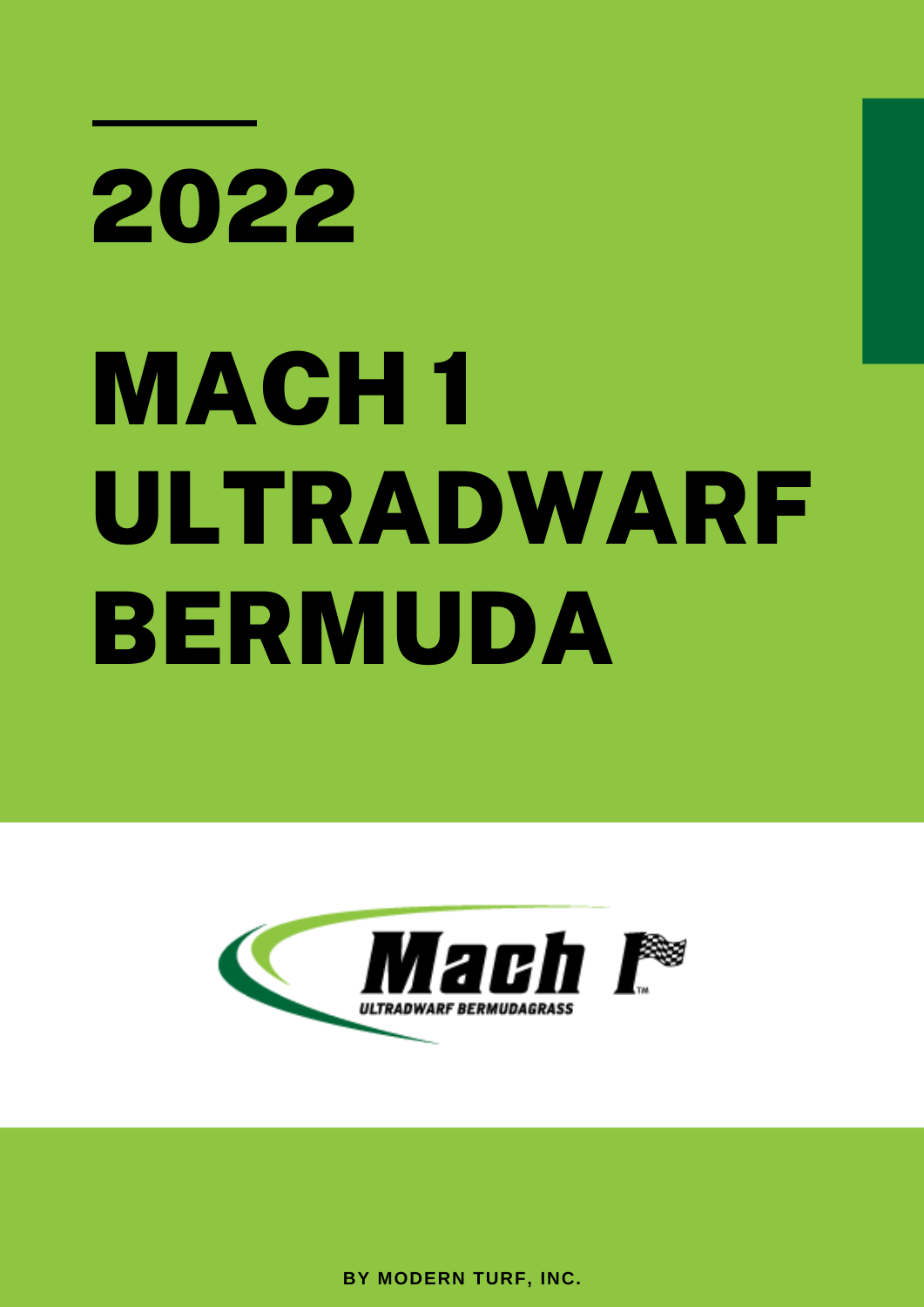## TABLE OF **CONTENTS**

| 01. |  |  | Introduction |
|-----|--|--|--------------|
|-----|--|--|--------------|

- **02.** The Pros
- **03.** The Cons
- 04. References
- **05.** Helpful Links
- **06.** Contact Information

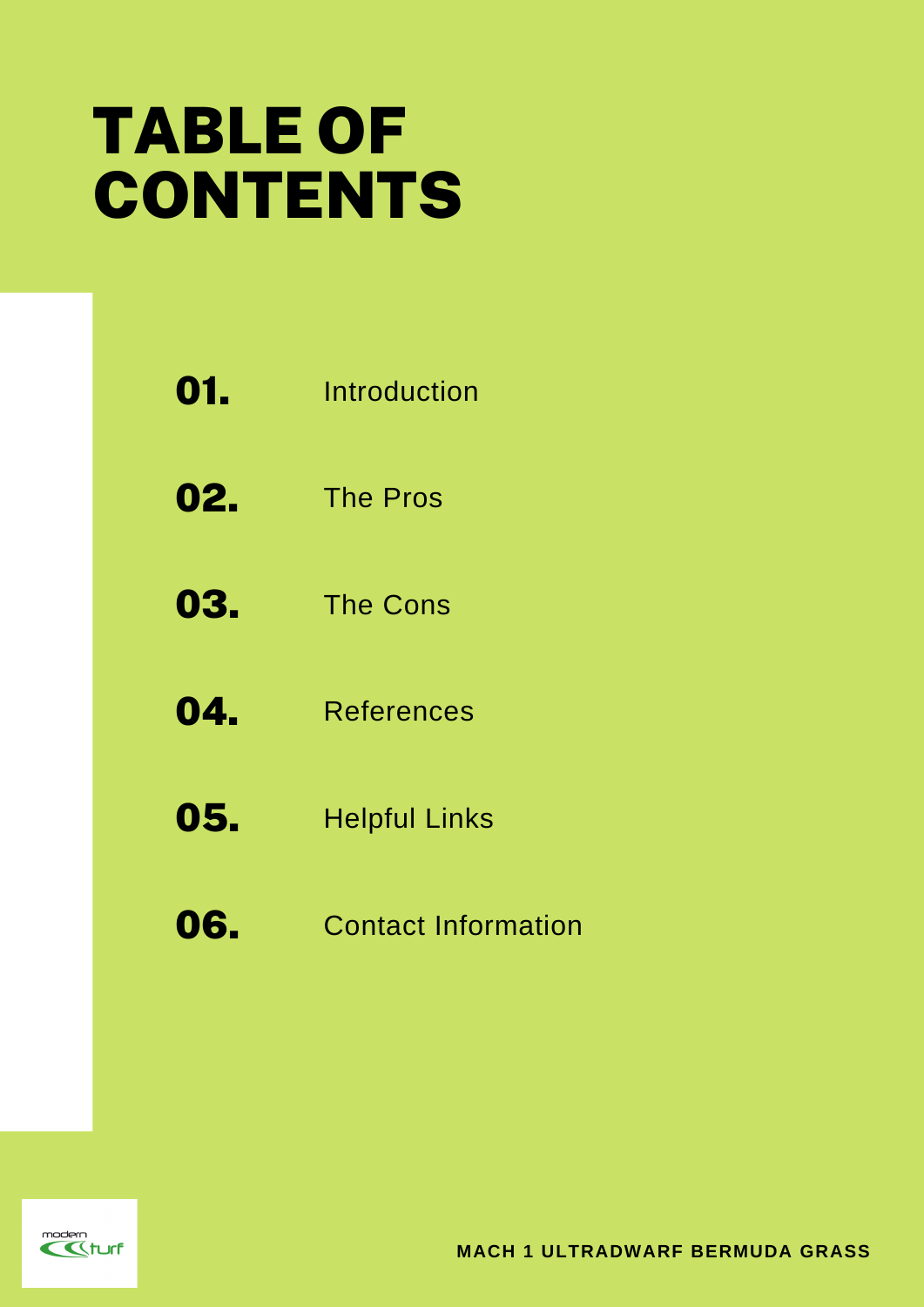### Ultradwarf bermudagrasses have come a long way in the last 20 years. These grasses have changed the entire industry in the regions they are planted and managed.

We have new equipment for topdressing, mowing, brushing, rolling, verticutting and grooming - all as a result of these grasses and the demands for higher quality putting surfaces. We have almost removed the process of overseeding in favor of painting or pigments because of their ability to withstand winter traffic. It has been an ultradwarf revolution in every sense! If these grasses had been discovered or introduced 40 years ago, they likely would have failed as the technology wasn't ready for them. As it is, these new grasses forced the hand of the modern golf turf management industry and as a result, the ultradwarf bermudagrasses are far better maintained today than when they first came to market 20 years ago.

Many golf course superintendents have now managed two or even three of the major players in the ultradwarf market. Whether or not they have managed each of them, they surely have seen, played on, and discussed the pros and cons of each of these grass varieties ad nauseam. Champion, TifEagle™ and MiniVerde® cornered the market for years and recently Sunday™ has entered the market as a viable contender as well. It is a good grass and has been well received just for showing up. What evidence is there? With many superintendents having such a vast knowledge of the main three players, they know everything they like (strengths) of each variety. Along with that they certainly know everything they don't like (weaknesses) about these grasses as well.

Enter Sunday™; a grass with no knocks and little real research of note. People are sometimes just looking for something new. With regards to the popular three contenders, if you know you are going to replace your warm season greens, do you go with the/a devil you know or take a chance on something new? Fortunately for Sunday™, it was planted on a few test greens and ultimately on a few courses and people liked it. No real university or NTEP testing was performed, just some golf course superintendents willing to take a risk on something new and an opportunity to be a trend setter! And they have all been very successful.

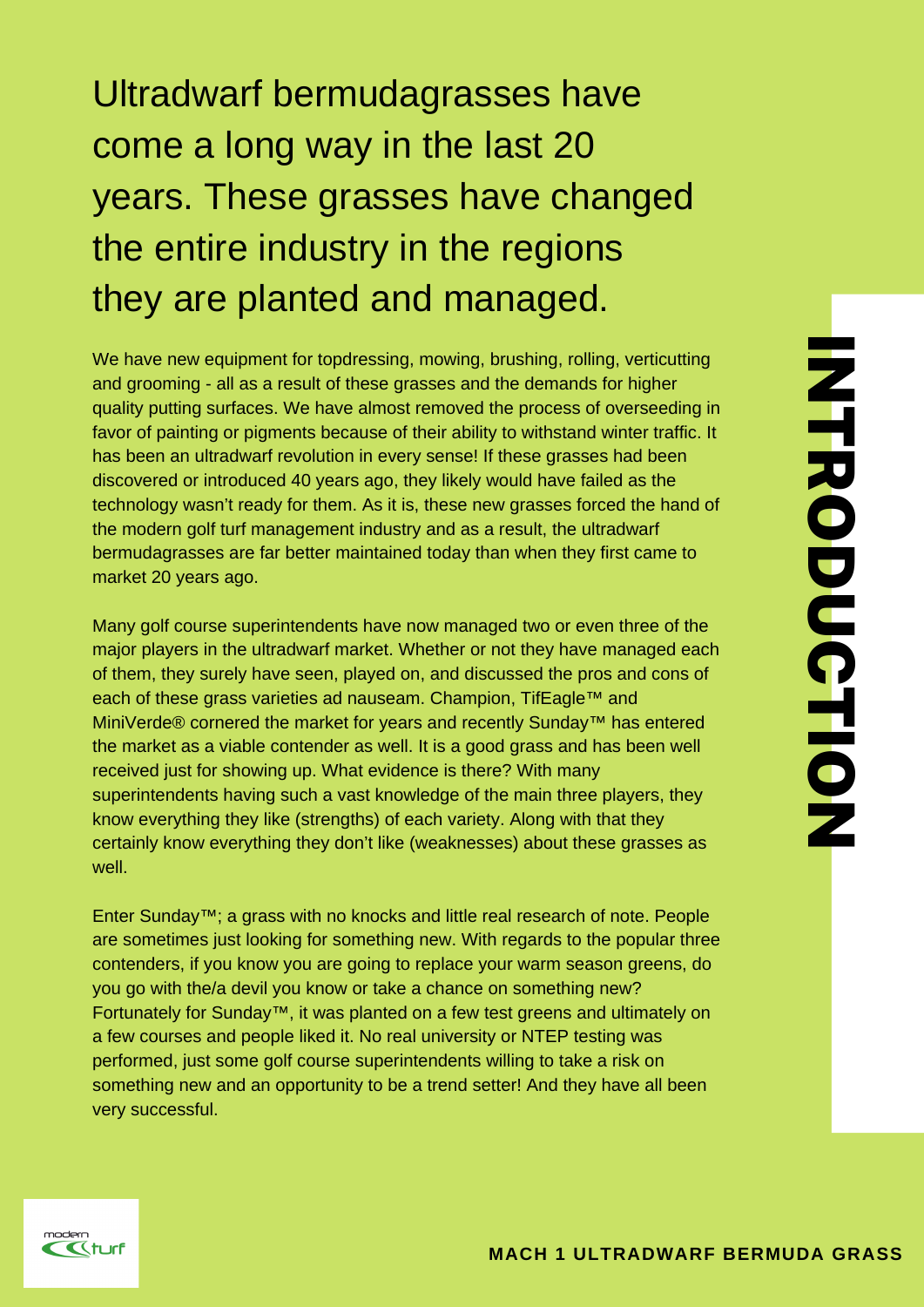Enter Mach 1™. Renowned golf course superintendent and inventor of the Greens Perfection greens mower brushes system, CGCS Rodney Lingle, managed some of the finest ultradwarf greens on the planet at Memphis Country Club for years.

During this time he was one of the industry leaders in understanding and developing many of the highest level best management practices for ultradwarf bermudagrass. So much so that he was compelled to invent a brush to better manage his greens for high end putting. A natural tinkerer and engineer, with a turf management education, Rod has spent years looking at other grasses on his courses and elsewhere. He saw something one day nearly 20 years ago and was sharp enough to collect a sample and grow it out. He grew it in pots and observed it for six years before planting it on a test green at Memphis Country Club. He then maintained it for seven more years at the highest levels possible. All the whistles and bells, coupled with the best agronomics, tools and intellectual turf management knowledge held by a select few in our industry, went into the management of this grass.

Interestingly Rodney is one of the guys who physically grew each of the big three ultradwarf varieties. Not necessarily entire sets of greens, but enough to have great first-hand knowledge of each grass and its strengths and weaknesses. After managing his Mach 1™ green for nearly seven years, Rod had discovered something – something special. He discovered a new grass that he believes surpasses all the others in putting quality. This grass responded to all the rigor of daily maintenance while providing a putting surface he regards as the finest available for quality and speed. He found that Mach 1™ is very receptive to growth regulators, cold hardy, easily mowed at the lowest heights, aesthetically consistent and appealing, and has excellent genetic stability.

Currently Mach 1™ is planted on a few test greens while the plant stock can be found exclusively at Modern Turf sod farms in South Carolina. If you are curious about this grass and contemplating a greens renovation in the next few years, what will you do? Go with the devil you know, or take a chance at becoming a trend setter? The choice is yours.

Hank Kerfoot President Modern Turf, Inc.

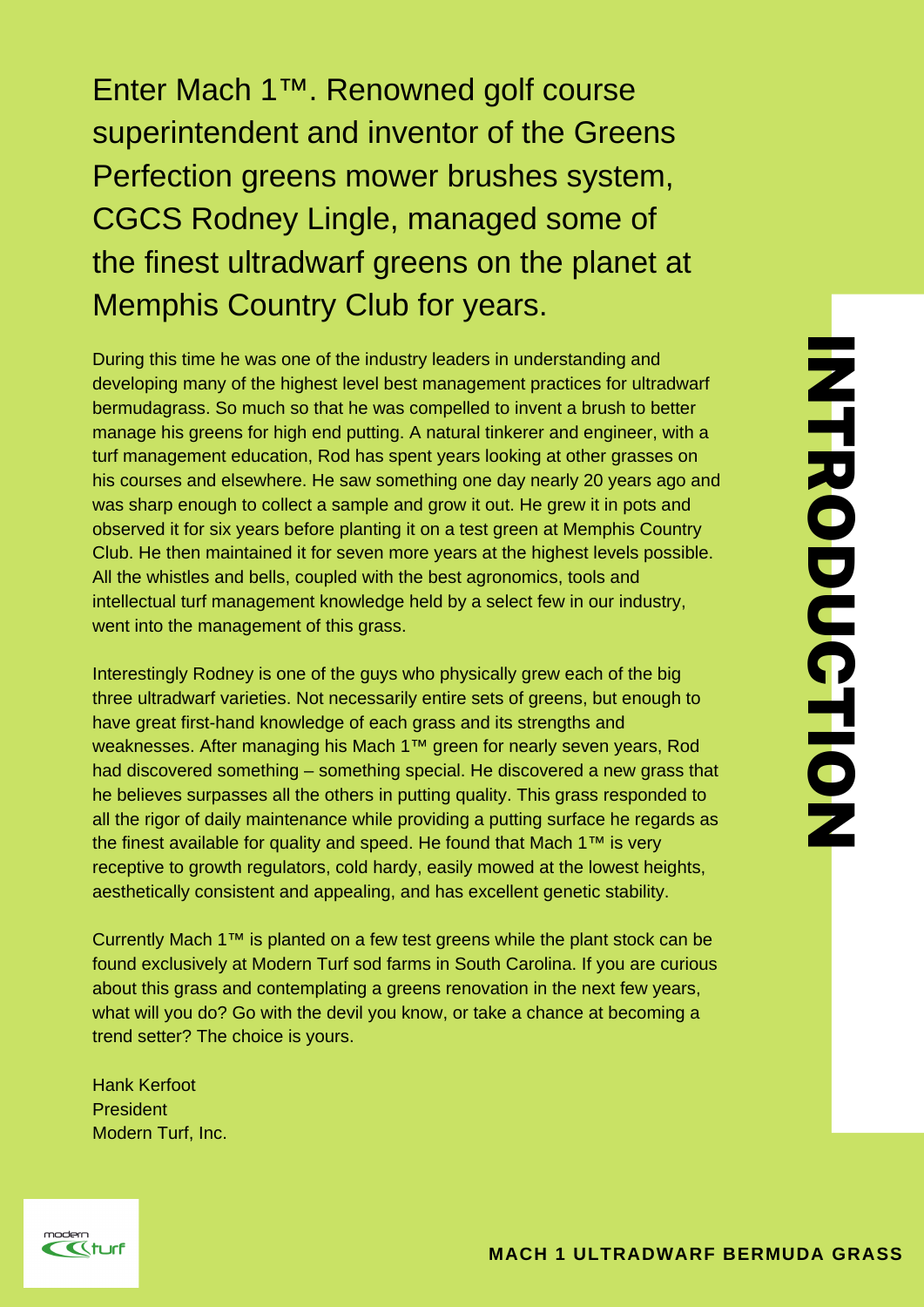

# THE PROS



I think golfers ultimately vote with their putters. From everything I have seen the putting quality of this grass has the potential to be the finest warm season surface available today.



#### **Efficient**

A smaller plant like Mach 1 is more efficient and will use less fertilizer and have a greater response to growth regulators, thus aiding in the ability to maintain fast greens with less input in terms of mowing and rolling.



#### New to the market

It's new and new is good. You have noted that it would be nice to offer something that no one else in the area has. This creates a good buzz and is great for marketing, especially playing off the Streamsong name.



#### 20 year track record

New, not new! While it's new, it has a track record for nearly 20 years as opposed to some of the newer competitive grasses that are coming out.



Two excellent golf course superintendents with experience growing Mach 1 are at your service. Both Rodney Lingle and Rusty Mercer have a great interest in seeing this grass succeed and will help with your management in terms of establishing and maintaining Mach 1 greens.



### **Professional**

Modern Turf has been in the industry for 20 years and has planted new greens on hundreds of golf courses throughout the southeast. Our senior golf staff consists of four former golf course superintendents who are experienced and will also help any way they can.

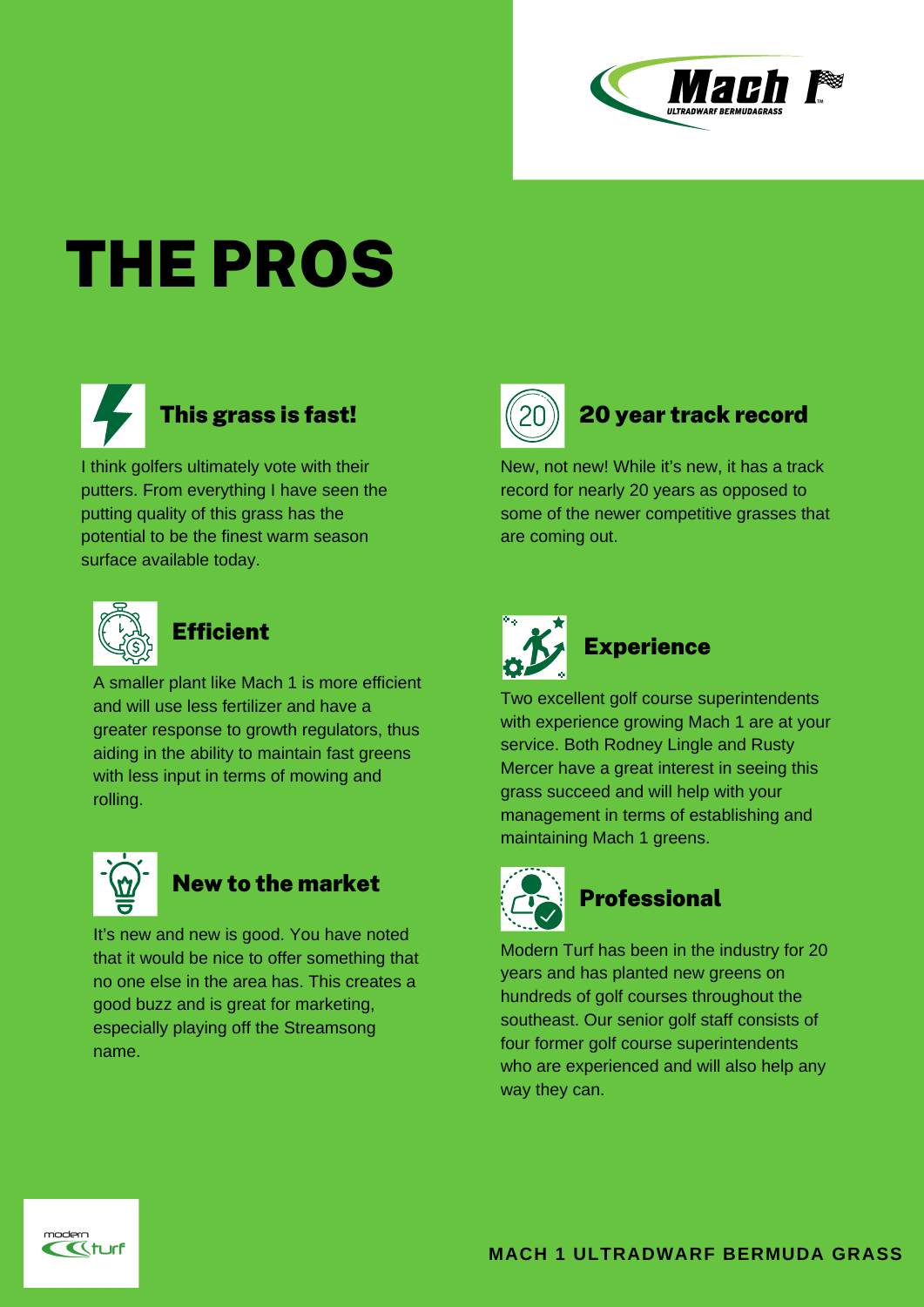

# THE CONS



### Aggressive Growth

Regular topdressing and grooming will need to be a part of the culture to keep this grass at bay. It is aggressive and will need to be worked to consistently provide a premium putting surface.



#### Planting Cost

Planting cost may be a con. We have priced Mach 1 at the very top of the food chain. We include a 3000 sf nursery planting at no charge because we firmly believe every course should have one. After that, the price will remain pretty firm, we are not in it to compete with other more common putting green grasses.



Speed costs money! If you speed in your car you use more fuel and race car fuel is expensive! If you speed, you have a greater risk of being ticketed which also costs money! Mach 1 may cost more money in places like your fungicide budget as it seems a bit more prone to take-all-patch. Preventive fungicides may have to become a part of your regime.

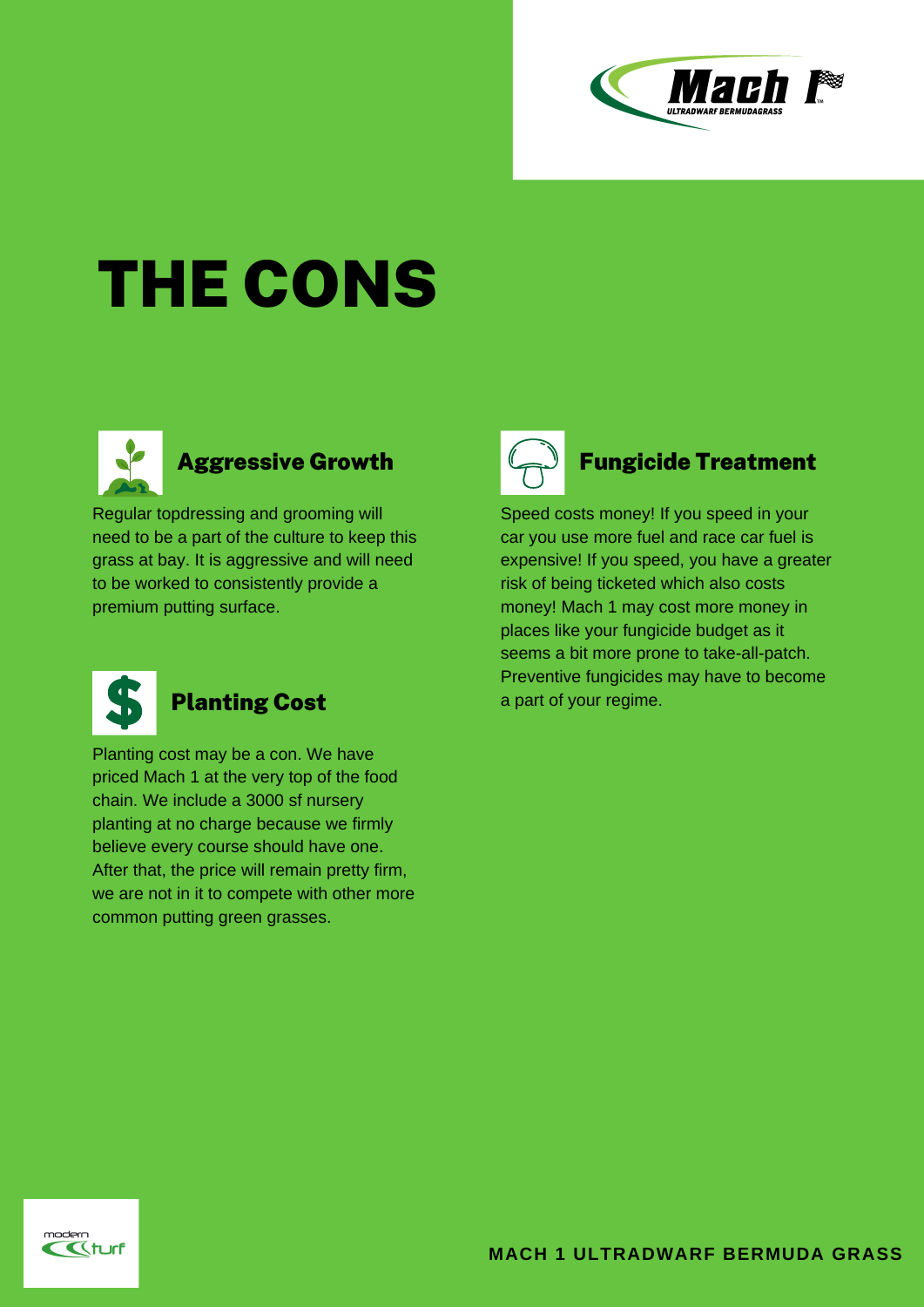### REFERENCES

#### **Courses**

| <b>Trump National - Fazio Five Mooresville, NC June 2019</b>                                                                                         |                                          |                  |  |  |  |
|------------------------------------------------------------------------------------------------------------------------------------------------------|------------------------------------------|------------------|--|--|--|
| James Sowers (704) 363-7406 jsowers@trumpnational.com                                                                                                |                                          |                  |  |  |  |
| <b>Streamsong Resort – Red Bowling Green, FL May 2020</b>                                                                                            |                                          |                  |  |  |  |
| Rusty Mercer (813) 347-2933 russell.mercer@mosaicco.com                                                                                              |                                          |                  |  |  |  |
| Streamsong Resort - Blue Bowling Green, FL                                                                                                           |                                          | <b>June 2020</b> |  |  |  |
| Rusty Mercer (813) 347-2933 russell.mercer@mosaicco.com                                                                                              |                                          |                  |  |  |  |
| <b>Chalk Mine 9 Hole Short Course Aiken, SC</b>                                                                                                      |                                          | <b>July 2021</b> |  |  |  |
| Gary Frazier (803) 270-0068 gary_frazier@icloud.com                                                                                                  |                                          |                  |  |  |  |
| English Turn Golf & CC New Orleans, LA                                                                                                               |                                          | <b>July 2021</b> |  |  |  |
| Haynes Mayo (601) 462-9206 hmayo@englishturn.com                                                                                                     |                                          |                  |  |  |  |
|                                                                                                                                                      |                                          |                  |  |  |  |
| <b>Trial Greens</b>                                                                                                                                  |                                          |                  |  |  |  |
| University of Tennessee Knoxville, TN                                                                                                                |                                          | <b>May 2017</b>  |  |  |  |
| Dr. Jim Brosnan (865) 474-0744 jbrosnan@utk.edu                                                                                                      |                                          |                  |  |  |  |
| <b>The Grove</b>                                                                                                                                     | <b>College Grove, TN Aug 2018</b>        |                  |  |  |  |
| Joe Kennedy CGCS (615) 969-5462 jakcgcs@comcast.net                                                                                                  |                                          |                  |  |  |  |
| and the state of the state of the state of the state of the state of the state of the state of the state of th<br><b>East Lake Golf Club</b>         | Atlanta, GA                              | <b>May 2019</b>  |  |  |  |
| Ralph Kepple CGCS (404) 687-2454 rkepple@eastlakegolfclub.com                                                                                        |                                          |                  |  |  |  |
| Card Sound Club - Ocean Reef Key Largo, FL June 2019                                                                                                 |                                          |                  |  |  |  |
| Ryan Oliver CGCS (914) 325-5033 ryanolivergcs@gmail.com                                                                                              |                                          |                  |  |  |  |
| <b>Paradise Valley CC</b><br>$\mathcal{L}(\mathcal{L})$ and $\mathcal{L}(\mathcal{L})$ and $\mathcal{L}(\mathcal{L})$ and $\mathcal{L}(\mathcal{L})$ | Phoenix, AZ June 2019                    |                  |  |  |  |
| Rob Collins CGCS (602) 723-3337 rcollins@paradisevalleycc.com                                                                                        |                                          |                  |  |  |  |
| <b>Olde Florida Golf Club</b>                                                                                                                        | <b>Naples, FLY, Annual Advisory 1986</b> | <b>Sep 2019</b>  |  |  |  |
| Darren Davis CGCS (239) 860-3920 DarrenJDavis@aol.com                                                                                                |                                          |                  |  |  |  |
| <b>Lakeside Country Club</b>                                                                                                                         | <b>Houston, TX</b>                       | <b>May 2020</b>  |  |  |  |
| Terry Hutchinson CGCS (832) 549-6445 thutcherson@lakesidecc.com                                                                                      |                                          |                  |  |  |  |
| <b>Bentwater Yacht &amp; CC</b>                                                                                                                      | <b>Montgomery, TX</b>                    | <b>May 2020</b>  |  |  |  |
| Donny Lathum (210) 818-6672 dlatham@bentwaterclub.com                                                                                                |                                          |                  |  |  |  |
| <b>Secession Golf Club</b>                                                                                                                           | <b>Beaufort, SC</b>                      | <b>May 2020</b>  |  |  |  |
| Mark Mitchell (843) 986-4371 mmitchell@secessiongolf.com                                                                                             |                                          |                  |  |  |  |
| <b>Cedar Creek Golf Club</b>                                                                                                                         | Aiken, SC                                | <b>May 2020</b>  |  |  |  |

Gary Frazier (803) 270-0068 gary\_frazier@icloud.com **The Twin Eagles Club Naples, FL May 2020** Darren Gafford (386) 344-9222 dgafford@thetwineaglesclub.com

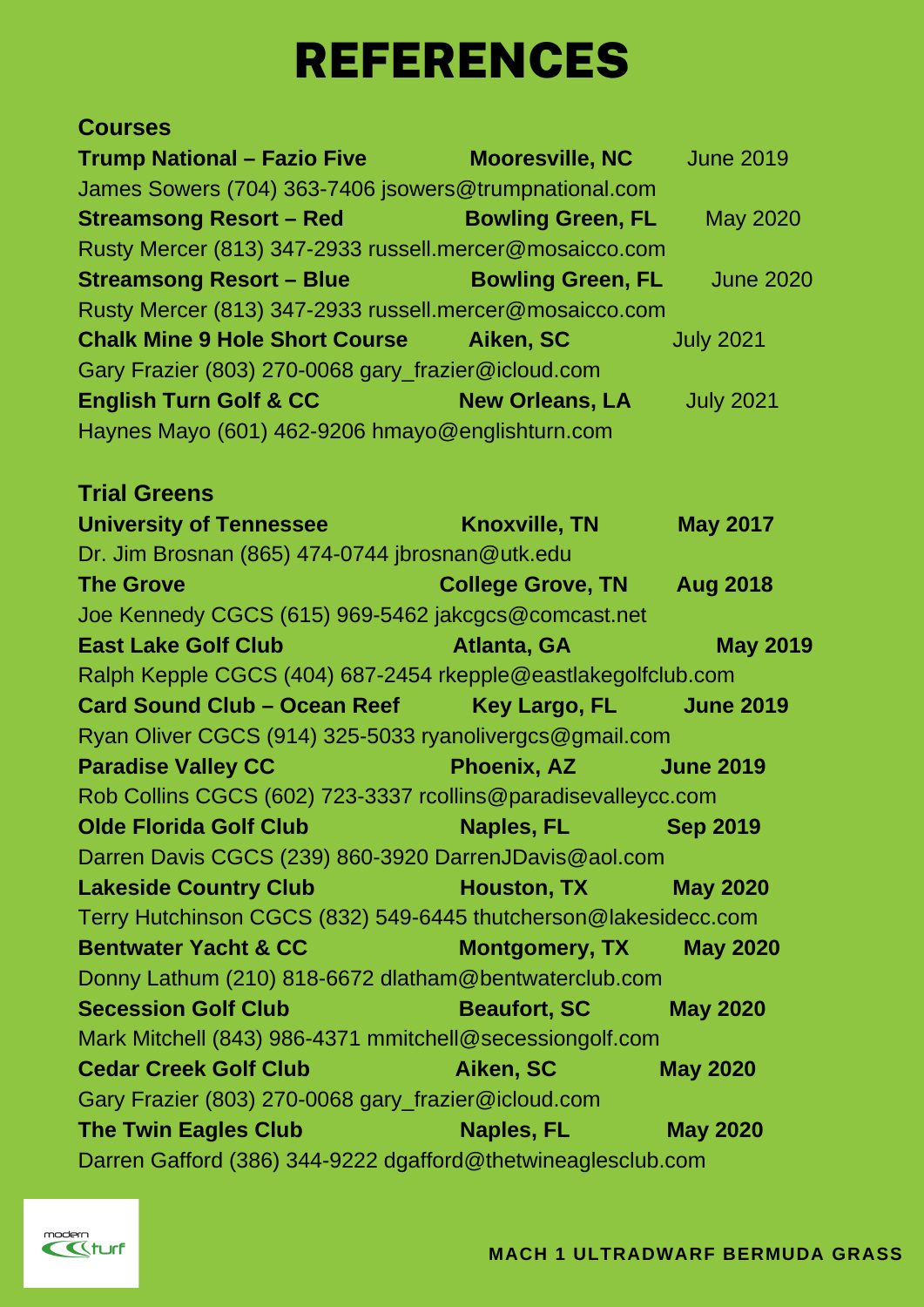### REFERENCES

| <b>Royal Poinciana Golf Club</b>                                                                                                                      | <b>Naples, FL</b>              | <b>June 2020</b> |  |  |  |
|-------------------------------------------------------------------------------------------------------------------------------------------------------|--------------------------------|------------------|--|--|--|
| Matt Taylor (239) 823-8122 mattt@prgolfclub2.com                                                                                                      |                                |                  |  |  |  |
| Independence Golf Club Midlothian, VA                                                                                                                 |                                | <b>July 2020</b> |  |  |  |
| Dan Taylor (804) 640-9467 dan@playigc.com                                                                                                             |                                |                  |  |  |  |
| <b>Country Club of Charleston Charleston, SC July 2020</b>                                                                                            |                                |                  |  |  |  |
| Paul Corder (843) 270-4157 pcorder@countryclubofcharleston.com                                                                                        |                                |                  |  |  |  |
| <b>The Fields Golf Club</b>                                                                                                                           | LaGrange, GA                   | <b>July 2020</b> |  |  |  |
| Mike Young (706) 255-4270 mydgolf@mac.com                                                                                                             |                                |                  |  |  |  |
| The Golf Club of Tennessee Kingston Springs, TN July 2020                                                                                             |                                |                  |  |  |  |
| Jeff Huber (615) 504-6378 jeffhuber@thegolfcluboftn.com                                                                                               |                                |                  |  |  |  |
| <b>Callawassie Island Club Callawassie Island Club</b>                                                                                                | Okatie, SC July 2020           |                  |  |  |  |
| Billy Bagwell (843) 441-2171 wbagwell@callawassieislandclub.com                                                                                       |                                |                  |  |  |  |
| <b>Charlotte Country Club</b>                                                                                                                         | <b>Charlotte, NC July 2020</b> |                  |  |  |  |
| John Szklinski (704) 507-0968 jszklinski@charlottecountryclub.org                                                                                     |                                |                  |  |  |  |
| Ansley Golf Club - Settindown Creek Alpharetta, GA Aug 2020                                                                                           |                                |                  |  |  |  |
| Courtney Young CGCS (404) 552-9992 cyoung@ansleygolfclub.org                                                                                          |                                |                  |  |  |  |
| <b>Old Chatham Golf Club</b>                                                                                                                          | <b>Durham, NC</b>              | <b>Aug 2020</b>  |  |  |  |
| <b>Brian Powell CGCS (919) 623-1174</b>                                                                                                               |                                |                  |  |  |  |
| <b>Driftwood Golf and Ranch Club Conduct Driftwood, TX</b>                                                                                            |                                | <b>May 2021</b>  |  |  |  |
| Eric Puls (512) 806-6522 epuls@driftwoodgolfclub.com                                                                                                  |                                |                  |  |  |  |
| <b>Mid Carolina Club</b>                                                                                                                              | <b>Prosperity, SC</b>          | <b>June 2021</b> |  |  |  |
| Scott Crouch (864) 941-6341 mcgolf215@yahoo.com                                                                                                       |                                |                  |  |  |  |
| <b>Contract Contract Contract Contract Contract Contract Contract Contract Contract Contract Contract Contract Co</b><br><b>Hillwood Country Club</b> | <b>Franklin, TN July 2021</b>  |                  |  |  |  |
| David Robertson (615) 352-7565 david.robertson@hillwoodcc.org                                                                                         |                                |                  |  |  |  |
| <b>TXO</b>                                                                                                                                            | Port Lavaca, TX July 2021      |                  |  |  |  |
| Aaron Hayes (210) 328-0151 ahayes@txo.com                                                                                                             |                                |                  |  |  |  |
| Southern Trace Country Club Shreveport, LA Aug 2021                                                                                                   |                                |                  |  |  |  |
| Graham Kornmeyer (678) 480-9222 graham.kornmeyer@southerntracecc.com                                                                                  |                                |                  |  |  |  |
| <b>Stonebridge Country Club</b>                                                                                                                       | <b>Naples, FLANNING</b>        | <b>Aug 2021</b>  |  |  |  |
| Mark Metzger (239) 552-1183 mark@stonebridgecountryclub.com                                                                                           |                                |                  |  |  |  |

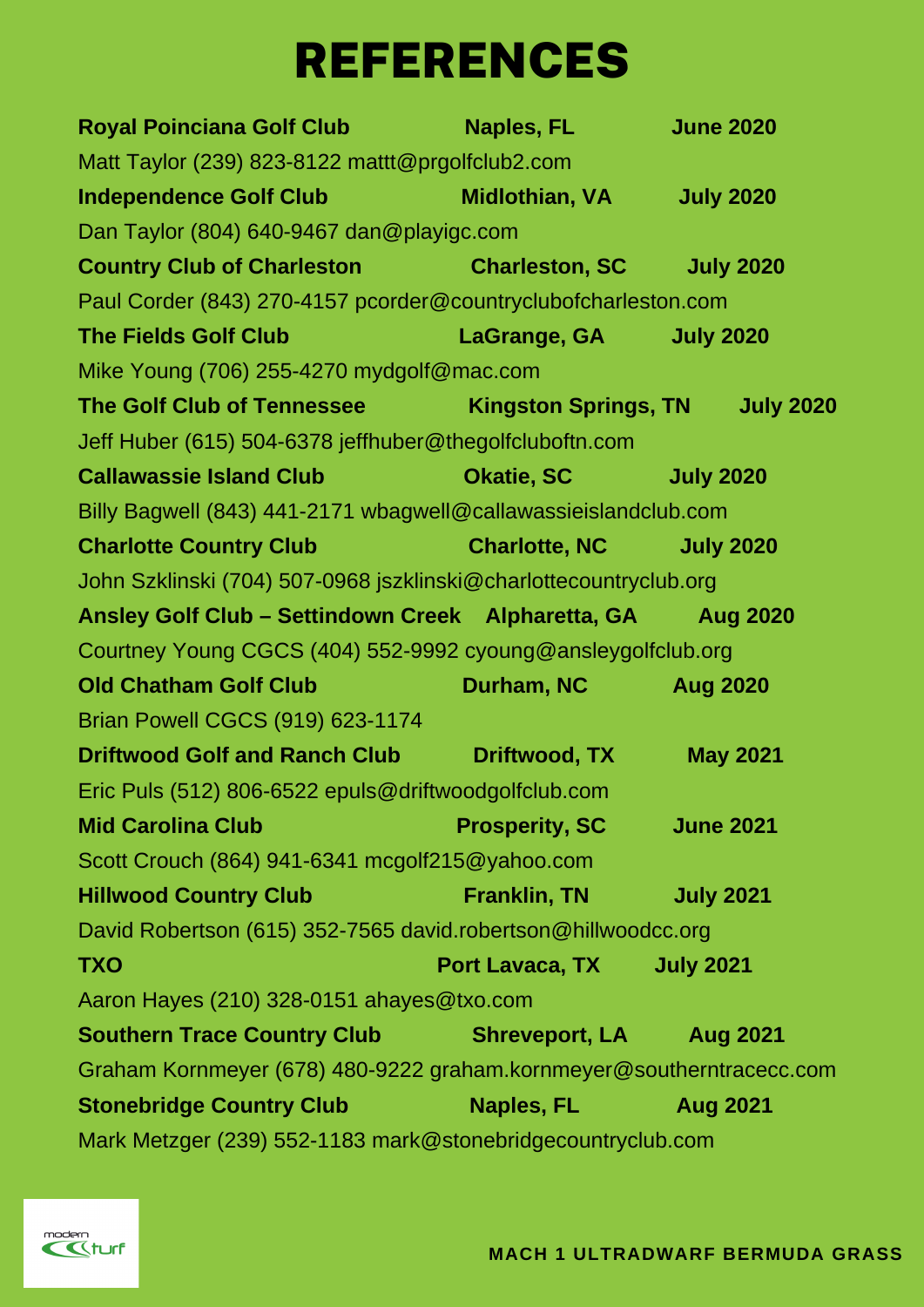### HELPFUL LINKS

- <https://www.youtube.com/watch?v=03Vx2Byxa8Y>  $\bullet$
- [https://www.youtube.com/watch?v=gTx1lfPBp\\_Y](https://www.youtube.com/watch?v=gTx1lfPBp_Y)
- https://www.youtube.com/watch?v=r4EfYXqKSeE
- <https://mach1greens.com/>
- [https://golfweek.usatoday.com/2019/12/16/streamsong-resort-re-grass-putting](https://golfweek.usatoday.com/2019/12/16/streamsong-resort-re-grass-putting-greens-blue-red-courses-mach-one/)greens-blue-red-courses-mach-one/
- [https://www.golfdom.com/new-ultradwarf-bermudagrass-mach-1-receives-patent](https://www.golfdom.com/new-ultradwarf-bermudagrass-mach-1-receives-patent-and-praise/)and-praise/
- <https://www.modernturf.com/grass-type/mach-1>
- <https://www.atlasturf.com/turfgrass/mach-1-ultradwarf-bermudagrass/>
- https://www.morningread.com/industry-news/release/2020-01-16/new-year-new[greens-streamsong-resort-unveils-revolutionary-new-ultradwarf-bermudagrass-mach-](https://www.morningread.com/industry-news/release/2020-01-16/new-year-new-greens-streamsong-resort-unveils-revolutionary-new-ultradwarf-bermudagrass-mach-1-for-2020-season)1-for-2020-season
- [https://www.linksmagazine.com/mach-1-the-wild-story-behind-the-revolutionary-new](https://www.linksmagazine.com/mach-1-the-wild-story-behind-the-revolutionary-new-grass-at-streamsong/)grass-at-streamsong/
- <https://www.facebook.com/pg/Mach1Ultradwarf/posts/>
- <https://www.youtube.com/watch?v=DLQpt6DD9RI>
- [https://myspiketravel.com/2020/02/07/mach-1-speed-the-story-behind-streamsongs](https://myspiketravel.com/2020/02/07/mach-1-speed-the-story-behind-streamsongs-new-grass/)new-grass/
- <https://www.youtube.com/watch?v=oqdSLuOqH4k>
- <https://www.youtube.com/watch?v=dB9cfTQXqbk>